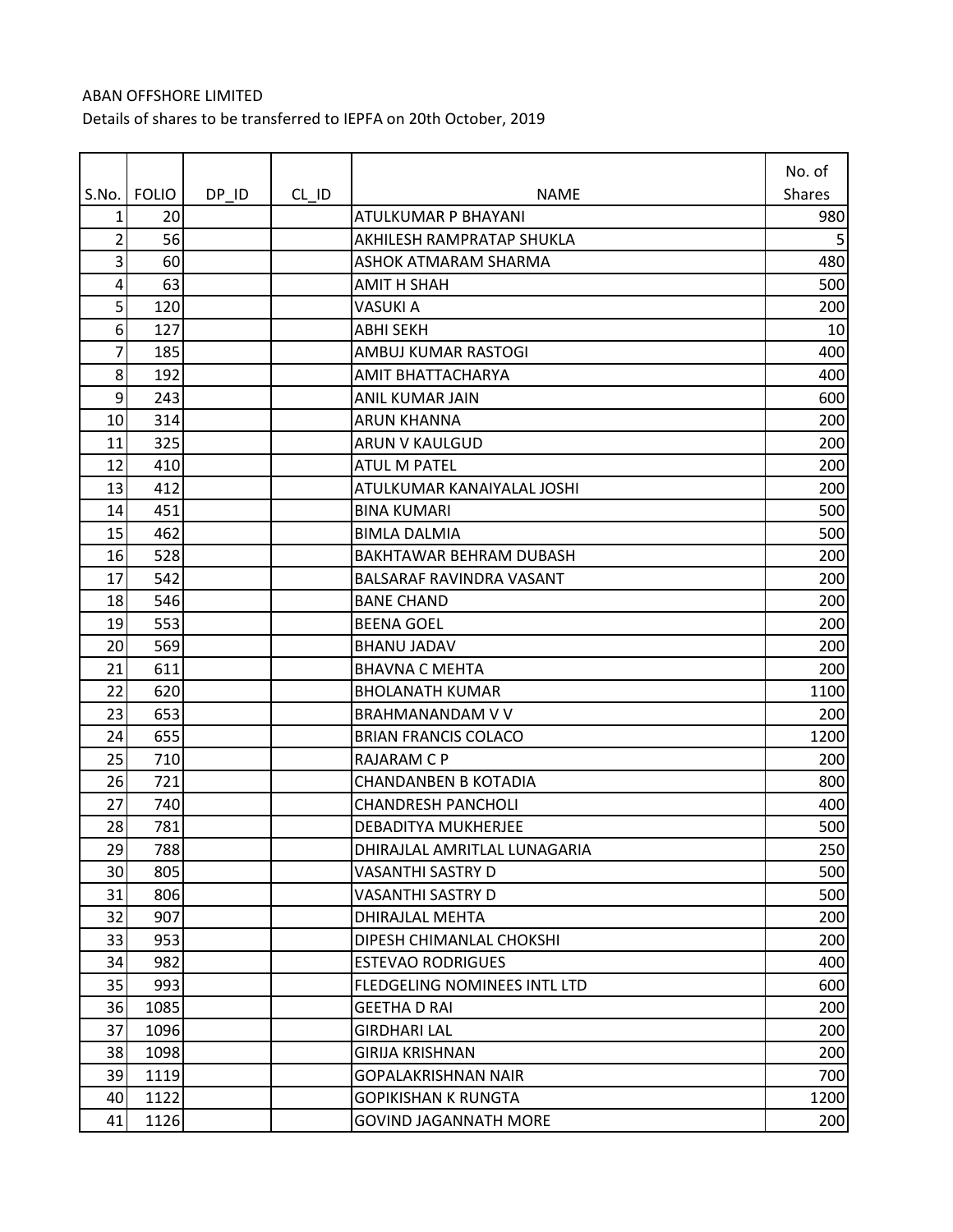| 42 | 1171 | HARSUKHLAL KASTURCHAND                  | 250            |
|----|------|-----------------------------------------|----------------|
| 43 | 1208 | <b>HAR PAL SINGH</b>                    | 200            |
| 44 | 1250 | HARVINDER SINGH NARANG                  | 510            |
| 45 | 1291 | <b>HITESH J VORA</b>                    | 200            |
| 46 | 1377 | <b>JYOTI P JAMNERKAR</b>                | 500            |
| 47 | 1409 | JAG NARAYAN MISRA                       | 200            |
| 48 | 1438 | JARDINE FLEMING INT L MGT INC           | 2400           |
| 49 | 1439 | JARDINE FLEMING INT L MGT INC A/C       | 600            |
| 50 | 1462 | <b>JAYANT MANEKLAL PAREKH</b>           | 600            |
| 51 | 1506 | <b>JITENDRA MUTHA</b>                   | 200            |
| 52 | 1532 | <b>JYOSTNA CHIRPUTKAR</b>               | 310            |
| 53 | 1556 | ABOOBACKER K IMBICHI MAMMU K            | 250            |
| 54 | 1655 | <b>KRISHNAKUMARI K</b>                  | 200            |
| 55 | 1710 | KALPANA MANIKRAO DESALE                 | 200            |
| 56 | 1758 | KANDULA RADHA                           | 200            |
| 57 | 1774 | <b>KANWALJIT SINGH</b>                  | 1000           |
| 58 | 1791 | KASTURBEN M CHHEDA                      | 200            |
| 59 | 1845 | KISHOR A SINROJA                        | 200            |
| 60 | 1858 | KOTIKALAPUDI GOPALKRISHNA RAO           | 1000           |
| 61 | 1877 | <b>KUMAR M SHAH</b>                     | 200            |
| 62 | 1907 | LALITHA M PALESHA                       | 25             |
| 63 | 1926 | LANTERN TRADING AND INVESTMENTS PVT LTD | 200            |
| 64 | 1936 | LAVJI BHIMJI PARMAR                     | 400            |
| 65 | 2125 | <b>JAIPAL MV</b>                        | 200            |
| 66 | 2126 | JAIPAL M V                              | 200            |
| 67 | 2166 | MAGANMAL C AMLANI                       | 400            |
| 68 | 2295 | <b>MAYUR PUJARA</b>                     | 200            |
| 69 | 2311 | <b>MEHER N SETHNA</b>                   | 20             |
| 70 | 2379 | <b>MUKESH R SHAH</b>                    | 400            |
| 71 | 2432 | <b>NIRMAL B JAIN</b>                    | 5 <sub>l</sub> |
| 72 | 2455 | NISHA R KADAKIA                         | 500            |
| 73 | 2475 | <b>CHELLAKUMAR N</b>                    | 200            |
| 74 | 2489 | RAMACHANDRA BHAT N                      | 200            |
| 75 | 2518 | NANDALAL BANDYOPADHYAY                  | 200            |
| 76 | 2588 | <b>NEERJA TAKKER</b>                    | 400            |
| 77 | 2640 | <b>NISHA NASIR KHAN</b>                 | 200            |
| 78 | 2646 | <b>NITAN KHULLAR</b>                    | 400            |
| 79 | 2670 | <b>OOMMEN JACOB</b>                     | 750            |
| 80 | 2675 | PRAKASH AGARWALLA OM                    | 200            |
| 81 | 2682 | <b>ONKAR PRASAD GARG</b>                | 200            |
| 82 | 2703 | RAMADAS P N                             | 750            |
| 83 | 2785 | <b>MANOHARAN P</b>                      | 200            |
| 84 | 2832 | PARIJATHAM RAVULA                       | 10             |
| 85 | 2859 | PAYAL JAIN                              | 200            |
| 86 | 2908 | PRADIP NAGARDAS SHAH                    | 200            |
| 87 | 3009 | PURNIMA CHATTERJEE                      | 310            |
| 88 | 3092 | RATANBAI POKHARNA                       | 5 <sub>l</sub> |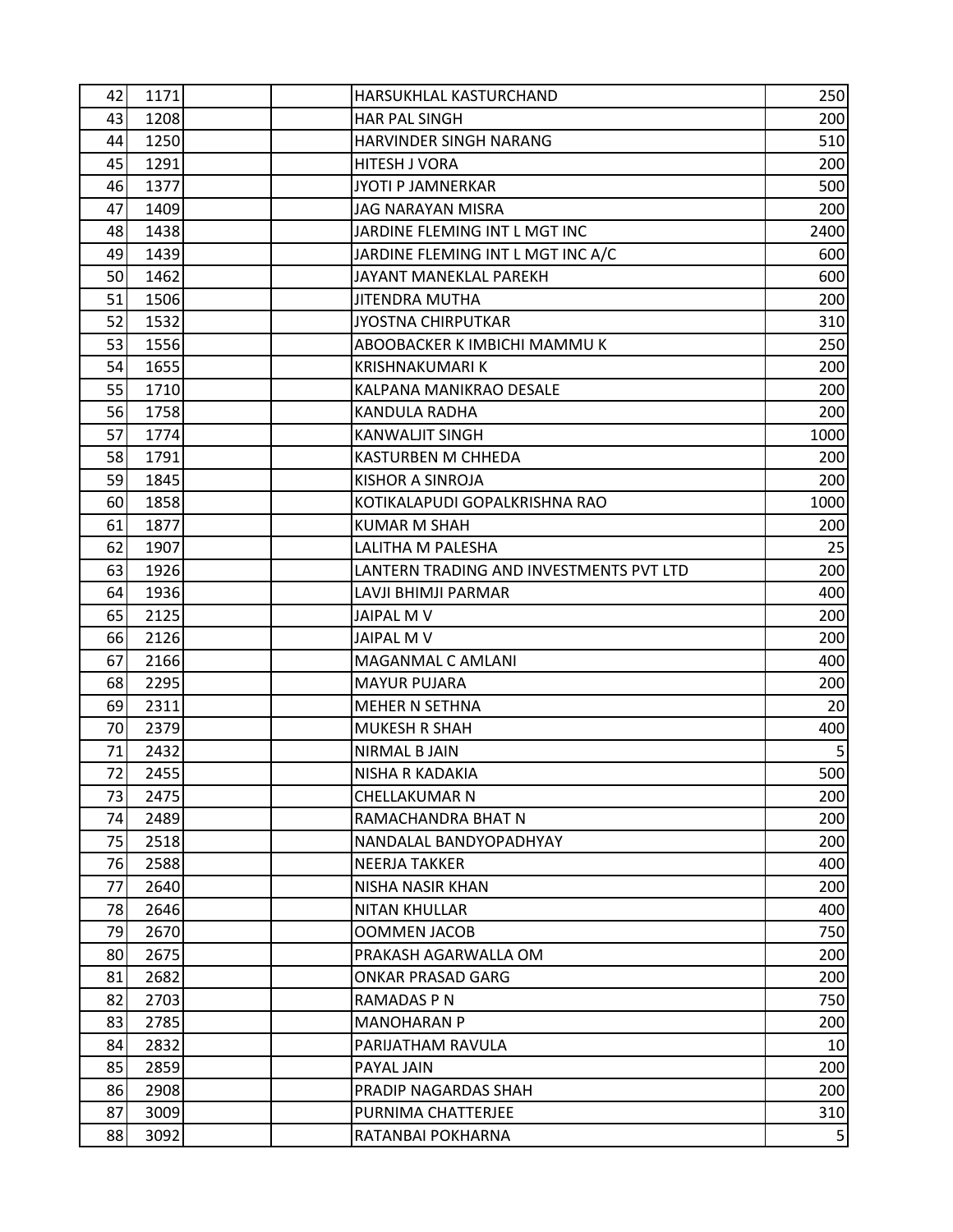| 89  | 3156 | RAJU G JHURANI                          | 500             |
|-----|------|-----------------------------------------|-----------------|
| 90  | 3197 | <b>MANMOHAN R</b>                       | 200             |
| 91  | 3210 | JAGAPATHI RAJU R V R                    | 200             |
| 92  | 3215 | <b>RACHNA</b>                           | 1000            |
| 93  | 3225 | RADHEY SHYAM ARORA                      | 200             |
| 94  | 3247 | <b>RAJEEV GOEL</b>                      | 200             |
| 95  | 3248 | <b>RAJEEV R GUPTA</b>                   | 200             |
| 96  | 3249 | <b>RAJEEV R GUPTA</b>                   | 200             |
| 97  | 3280 | RAJESH KUMAR                            | 600             |
| 98  | 3285 | <b>RAJESH SEHGAL</b>                    | 400             |
| 99  | 3302 | RAJIV MANOHAR KULKARNI                  | 200             |
| 100 | 3345 | RAMA JITENDRA DESAI                     | 200             |
| 101 | 3387 | RAMESH SHRIVASTAV                       | 400             |
| 102 | 3397 | RAMJANAM MANGAL VARMA                   | 200             |
| 103 | 3398 | RAMKALI GARG                            | 200             |
| 104 | 3408 | <b>RAN BAHADUR SINGH</b>                | 200             |
| 105 | 3420 | RANJITKUMAR DEB                         | 200             |
| 106 | 3484 | RENUKA DINESH PATEL                     | 400             |
| 107 | 3513 | ROBERT FLEMING NOMINEES LTD A/C FLEMING | 600             |
| 108 | 3576 | SATISH KUMAR JAIN                       | 750             |
| 109 | 3609 | <b>SHERAJ THOMAS</b>                    | 250             |
| 110 | 3664 | <b>SHAILESH KHOT</b>                    | $5\overline{)}$ |
| 111 | 3750 | MEENAKSHI SUNDARAM S                    | 1000            |
| 112 | 3785 | SACHIN WADHWA                           | 200             |
| 113 | 3831 | SANDHYA JAIN                            | 400             |
| 114 | 3840 | <b>SANGEETA MALANI</b>                  | 200             |
| 115 | 3869 | SANJOY KUMAR SAHA                       | 400             |
| 116 | 3914 | SARVAGNYA PRATAPRAI TRIVEDI             | 600             |
| 117 | 3950 | <b>SENTHIL VEL</b>                      | 200             |
| 118 | 3994 | SHANTABEN RAMJI PATEL                   | 600             |
| 119 | 4007 | SHARDA RAJESH TALREJA                   | 200             |
| 120 | 4033 | <b>SHEELA RANI</b>                      | 200             |
| 121 | 4071 | <b>SHOBHA R GUPTA</b>                   | 200             |
| 122 | 4139 | <b>SNEHA SHARAD PHADKE</b>              | 400             |
| 123 | 4144 | SOMA PANDURANGA REDDY                   | 175             |
| 124 | 4154 | <b>SONIA SHIBE</b>                      | 25              |
| 125 | 4160 | SRIMATHY SARASWATHY                     | 200             |
| 126 | 4167 | STOCK HOLDING CORP OF INDIA A/C LIC MF  | 1800            |
| 127 | 4168 | STOCK HOLDING CORP OF INDIA A/C-SBI MF  | 800             |
| 128 | 4217 | SUDHIR RAMCHANDRA JADHAV                | 200             |
| 129 | 4228 | <b>SUKHAM SAHNI</b>                     | 1800            |
| 130 | 4260 | <b>SUNIL CHINOY AMIN</b>                | 100             |
| 131 | 4267 | <b>SUNIL KUMAR DAS</b>                  | 200             |
| 132 | 4272 | <b>SUNIL MOTWANI</b>                    | 100             |
| 133 | 4283 | <b>SUNILKUMAR PATRA</b>                 | 800             |
| 134 | 4328 | <b>SURESH MEHTA</b>                     | 400             |
| 135 | 4382 | THOMAS P MATHEW                         | 980             |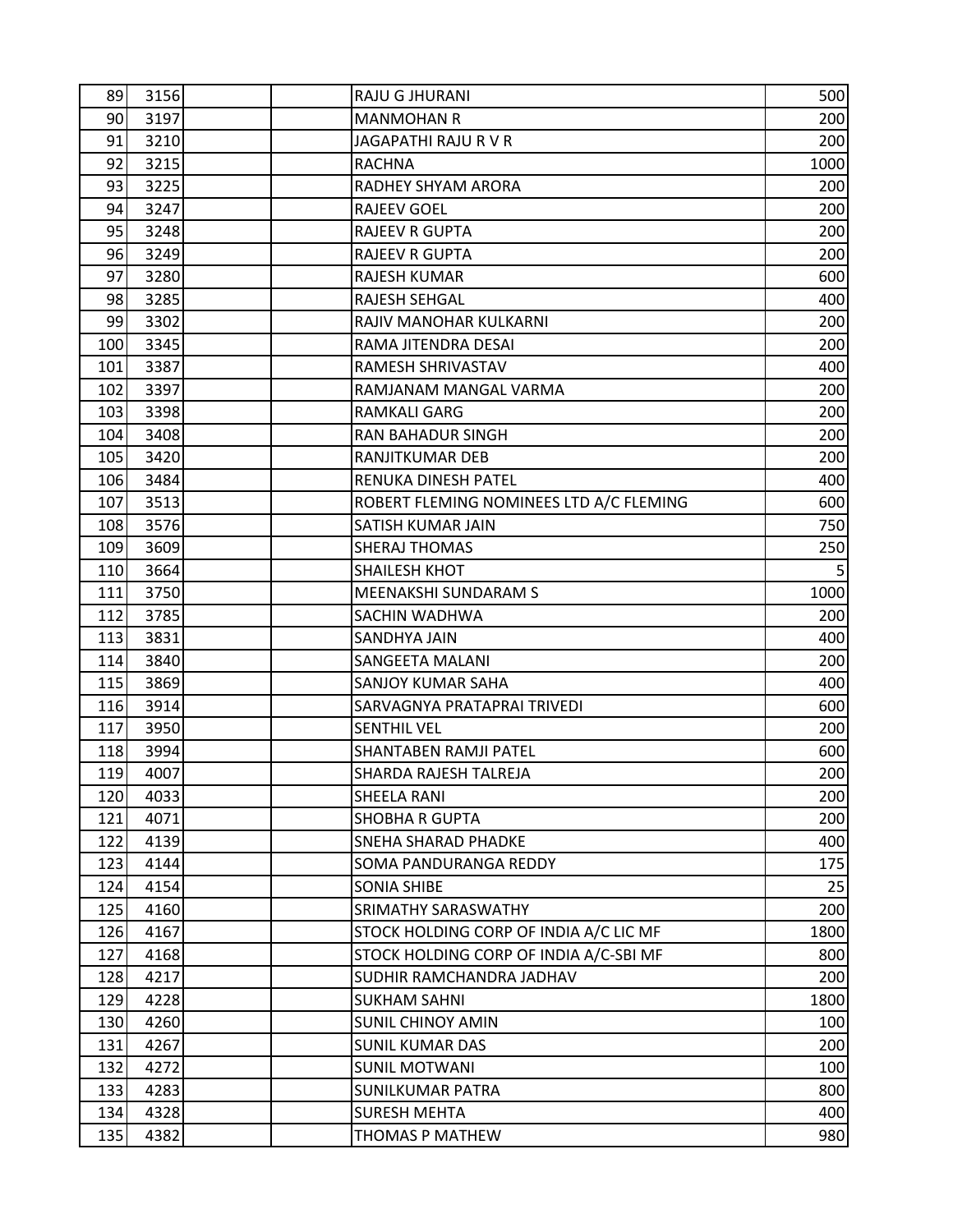| 136 | 4427 |          |                 | TARA CHAND YADAV                             | 200             |
|-----|------|----------|-----------------|----------------------------------------------|-----------------|
| 137 | 4429 |          |                 | TARIKA D DESAI                               | 100             |
| 138 | 4435 |          |                 | TATA IRON AND STEEL COMPANY LTD              | 9000            |
| 139 | 4519 |          |                 | <b>USHA PATHAK</b>                           | 200             |
| 140 | 4521 |          |                 | USHA RAGHURAMAN                              | 200             |
| 141 | 4549 |          |                 | VEERASWAMY YALLA                             | 750             |
| 142 | 4558 |          |                 | VAIDHYANATHAN V                              | 480             |
| 143 | 4582 |          |                 | VIJAY C VAJANI                               | 500             |
| 144 | 4588 |          |                 | VANITA MANIBHAI PATEL                        | 500             |
| 145 | 4606 |          |                 | SAXENA V K                                   | 200             |
| 146 | 4613 |          |                 | SHANMUGA SUNDARAM V                          | 200             |
| 147 | 4626 |          |                 | VALLAVDAS CHANDULAL PARIKH                   | 200             |
| 148 | 4631 |          |                 | VANDHANA VEDVYAS                             | 200             |
| 149 | 4655 |          |                 | VASUDHA R VAIDYA                             | 200             |
| 150 | 4678 |          |                 | VIBHA NARANG                                 | 300             |
| 151 | 4691 |          |                 | VIDYARANI                                    | 200             |
| 152 | 4731 |          |                 | <b>VIKRAM GHORPADE</b>                       | 200             |
| 153 | 4732 |          |                 | <b>VIKRAM GHORPADE</b>                       | 200             |
| 154 | 4747 |          |                 | <b>VINAY DAMODAR GANGODKAR</b>               | 100             |
| 155 | 4754 |          |                 | VINAYAK THAKUR                               | 200             |
| 156 | 4829 |          |                 | YOGINDRA VEDVYAS                             | 200             |
| 157 | 5314 |          |                 | ABHISEKH                                     | 35              |
| 158 | 5606 |          |                 | PRASENJIT BHATTACHARYA                       | $\overline{2}$  |
| 159 |      | 12010600 |                 | 634931 ARTI GUPTA                            | 60              |
| 160 |      | 12010600 |                 | 971449 PRANAY KRISHAN                        | 28              |
| 161 |      | 12010600 |                 | 1109350 HETALBEN MAHENDRAKUMAR DELWADIYA     | 28              |
| 162 |      | 12010600 |                 | 1232431 MURARI AGARWAL                       | $\sqrt{4}$      |
| 163 |      | 12010600 |                 | 1316596 PARIMAL M PARMAR                     | 10              |
| 164 |      | 12010600 |                 | 1392182 DINESH KUMAR                         | 200             |
| 165 |      | 12010600 |                 | 1480321 CHIRAG R MALI                        | 15              |
| 166 |      | 12010600 |                 | 1481608 MAYA JAISWAL                         | 194             |
| 167 |      | 12010600 |                 | 1481743 KUNAL JAISWAL                        | 15              |
| 168 |      | 12010600 |                 | 1492413 RAJ NARAYAN SACHAN                   | 10              |
| 169 |      | 12010600 |                 | 1551958 USHA GUPTA                           | 44              |
| 170 |      | 12010600 |                 | 1558419 NILESH OMPRAKASH CHANDAK             | $\mathbf{1}$    |
| 171 |      | 12010600 |                 | 1601721 DHERIWALA FARIDABANU M               | 15              |
| 172 |      | 12010600 |                 | 1755411 SHAKUNTLA TEWARI                     | 100             |
| 173 |      | 12010600 |                 | 1853238 RAVINDER WALIA                       | $\overline{2}$  |
| 174 |      | 12010601 |                 | 256601 VIKRANT PANDURANG LODE                | $\overline{7}$  |
| 175 |      | 12010605 |                 | 400021 RAMESH CHAND                          | 17              |
| 176 |      | 12010900 |                 | 927421 G.C.SUBBA RAO.                        | 10              |
| 177 |      | 12010900 |                 | 3052839 OSWAL SANGEETA MANOJ.                | 8               |
| 178 |      | 12010900 |                 | 3591438 KHUZEMA ABDULLABHAI MAHUDAWALA       | 20              |
| 179 |      | 12010900 |                 | 3607964 MOHAMEDFAISAL ABDULSATTARKHAN PATHAN | 10              |
| 180 |      | 12010900 |                 | 3976645 SANDIP G SANKHE                      | $1\,$           |
| 181 |      | 12010900 | 4001911 P RAJA. |                                              | $\overline{5}$  |
| 182 |      | 12010907 |                 | 88207 GAURAV KAILAS AHIRE                    | $\vert 4 \vert$ |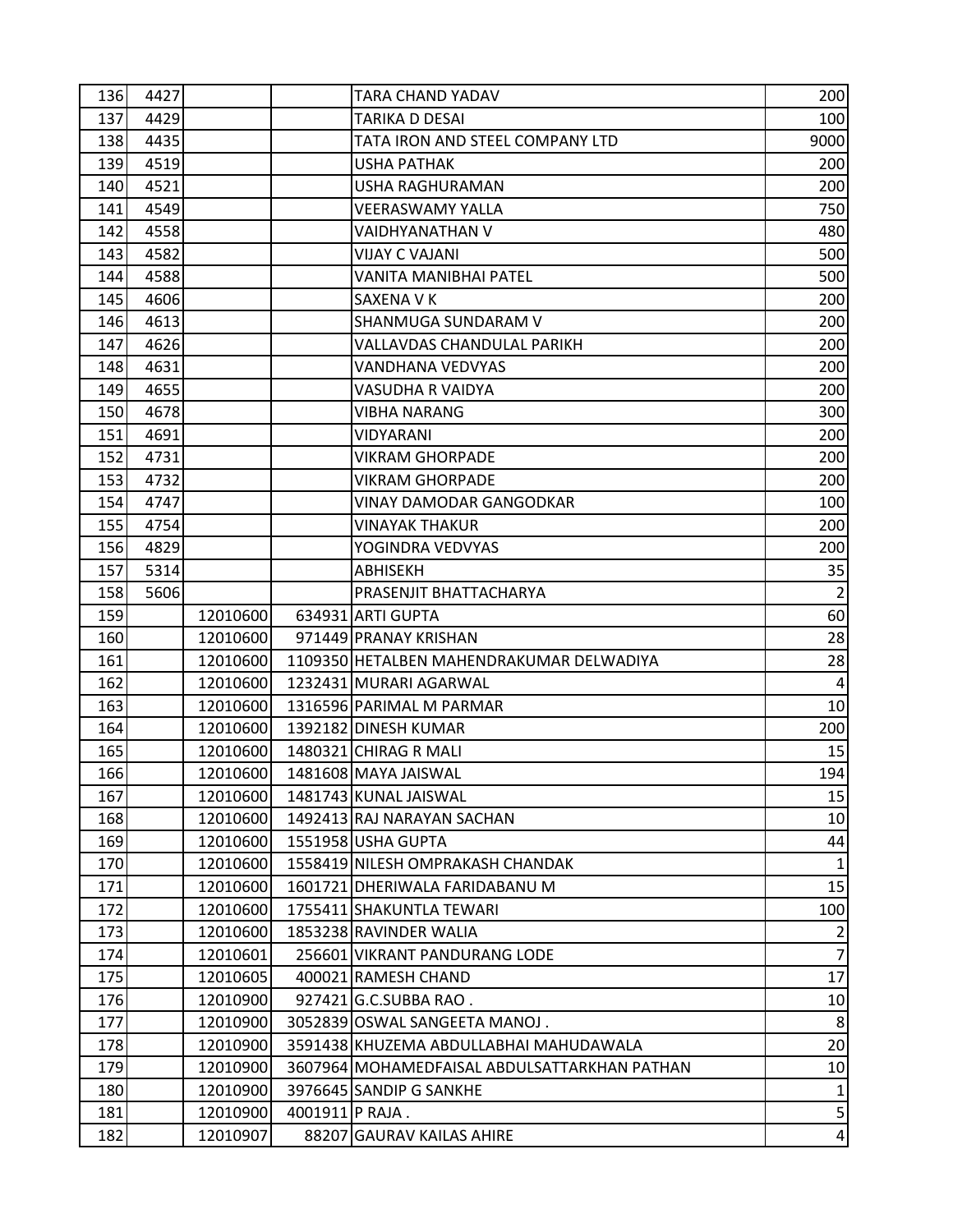| 183 | 12010926 | 261588 LALAN KUMAR SINHA            | $1\vert$         |
|-----|----------|-------------------------------------|------------------|
| 184 | 12010926 | 359396 RAMJANAM PRASAD GUPTA        | 29               |
| 185 | 12011300 | 282504 FARIDA YEASMIN               | 20               |
| 186 | 12012101 | 362430 SEVA DEVI                    |                  |
| 187 | 12012101 | 371667 CHHAGAN LAL                  | 15               |
| 188 | 12012101 | 460979 MONA KANDOI                  | 5 <sup>1</sup>   |
| 189 | 12012101 | 473608 SWATI.                       | 50               |
| 190 | 12013200 | 59629 HASUMATI NATVARLAL DHIVAR     | 15               |
| 191 | 12013200 | 740975 SAMINA FATMA.                | 10               |
| 192 | 12013200 | 906534 SURYAKANT SUDAM JADHAV       | 5 <sub>l</sub>   |
| 193 | 12013200 | 1116861 P SAVITHIRI.                | 13               |
| 194 | 12013200 | 1325042 VIDYA ANIL TAPADIA          | 10 <sup>1</sup>  |
| 195 | 12013300 | 187057 TAPAN KUMAR BHANDARI         | $\overline{2}$   |
| 196 | 12013500 | 70456 KANTA DEVI JHAWAR             | 25               |
| 197 | 12015800 | 115919 K R SHANKAR                  | $\overline{2}$   |
| 198 | 12016400 | 7020 SUDAMA PRASAD GUPTA            | 100              |
| 199 | 12016400 | 137027 MANOJ KUMAR PATEL            | 14               |
| 200 | 12017000 | 26582 MADHURI MEGHANANI             | 200              |
| 201 | 12017000 | 31913 NARENDRA KUMAR GOEL           | $6 \mid$         |
| 202 | 12017500 | 115507 PRAFULKUMAR MANGALBHAI PATEL | $\mathbf{1}$     |
| 203 | 12017701 | 24114 NARENDRA KUMAR JAIN           | 8 <sup>1</sup>   |
| 204 | 12017701 | 762767 NABAJYOTI GOSWAMI            | 200              |
| 205 | 12019101 | 683071 HARISH V                     | $\overline{5}$   |
| 206 | 12019101 | 961415 AMIT KANDOI                  | $6 \overline{6}$ |
| 207 | 12019101 | 1027966 DHARMSHEELA DEVI            | 5 <sup>1</sup>   |
| 208 | 12019101 | 1166576 PARWEEN ARA BEGUM           | $\overline{4}$   |
| 209 | 12019101 | 1173748 ASHOK KUMAR SINGH           | 5 <sup>1</sup>   |
| 210 | 12019101 | 1196417 DABER SINGH RAWAT           | 10               |
| 211 | 12019101 | 1400601 DHARMENDRA KUMAR            | $6 \overline{6}$ |
| 212 | 12019101 | 1442017 NANDANI GUPTA               | $\overline{4}$   |
| 213 | 12019101 | 1801419 MOHAMAD IQBAL LONE          | $\overline{3}$   |
| 214 | 12019103 | 301084 DHRITIDEEP DHARA             | $\vert$          |
| 215 | 12019103 | 328687 RASHMI RANJAN MOHANTY        |                  |
| 216 | 12020000 | 235803 MANSHANAND WILSON GAIKWAD    | 25               |
| 217 | 12020000 | 271504 KISHOR RAMCHANDRA VAZE       | 23               |
| 218 | 12020000 | 286390 PRAVIN RAMKRISHNA INGOLE     | $\mathbf{1}$     |
| 219 | 12020600 | 272481 SUDIPTA SADHUKHAN            | 5 <sup>1</sup>   |
| 220 | 12020600 | 282217 ABHAY SHANKAR TIWARY         | $\overline{2}$   |
| 221 | 12020600 | 337688 SITAL CHOUDHURY              | $6 \mid$         |
| 222 | 12020600 | 343229 HAREKRISHNA DEBNATH          | $\overline{5}$   |
| 223 | 12020600 | 373243 AJAY PAL                     | $\overline{2}$   |
| 224 | 12020600 | 451695 BIRENDRA KUMAR               | υ                |
| 225 | 12020600 | 493759 VISHWANATH GANAPATI BHAT     | $\overline{2}$   |
| 226 | 12020600 | 545646 ASHISH KUMAR                 | 10               |
| 227 | 12023003 | 2316 PANNABEN BHAGVATIPRASAD DESAI  | 10               |
| 228 | 12023900 | 60181 SEETHA R.                     | 20               |
| 229 | 12023900 | 263617 SUSAN THOMAS.                | 20               |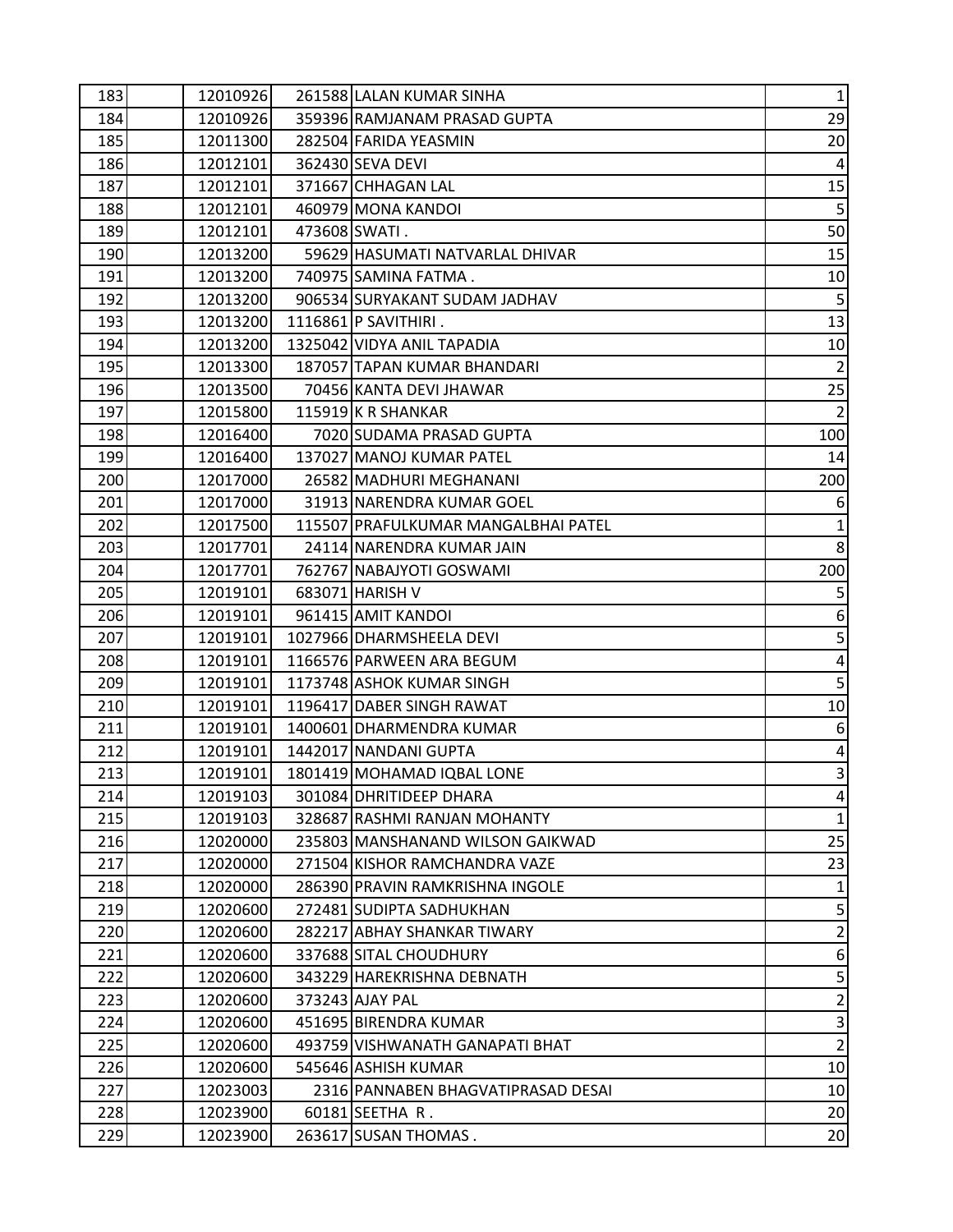| 230 | 12023900 | 288847 VARGHESE MANASSCH.                   | 5 <sub>l</sub>          |
|-----|----------|---------------------------------------------|-------------------------|
| 231 | 12023900 | 295814 SREELATHA SURENDRAN.                 | 50                      |
| 232 | 12023900 | 308541 SREEKALA AJAYAKUMAR.                 | 15                      |
| 233 | 12024200 | 99778 SUBRATA PAL                           | $\overline{5}$          |
| 234 | 12024700 | 297442 ANIL RIJUMAL JETHWANI                | $\overline{7}$          |
| 235 | 12024700 | 316348 MADHURI MOHAN ZAGADE                 | $\mathbf 1$             |
| 236 | 12025700 | 24971 YOGITA ASHOK PATIL                    | 10                      |
| 237 | 12025700 | 25791 BHAVESHKUMAR KESHAVLAL MODI           | 15                      |
| 238 | 12025700 | 106919 BIJAN KUMAR DAS                      | 25                      |
| 239 | 12026002 | 27368 SHANTI.                               | 5 <sup>1</sup>          |
| 240 | 12026800 | 74241 NIMNAZBANU HAJI MOHAMMADSHAMIM ANSARI | $\overline{\mathbf{5}}$ |
| 241 | 12027000 | 18055 SANKRAYYA M HIREMATH                  | 20                      |
| 242 | 12027000 | 85553 SURESH ARJUN POWAR                    | $\overline{4}$          |
| 243 | 12028700 | 42889 RASHMI JAISWAL                        | 50                      |
| 244 | 12028900 | 13336 SIDHARTH MALAGOUNDA PATIL             | $9$                     |
| 245 | 12028900 | 458280 ARCHANA SHAILENDRA KANSTIYA          | $\overline{3}$          |
| 246 | 12028900 | 725502 SANJAY PANDURANG TIDKE               | $6\,$                   |
| 247 | 12028900 | 757431 ZAHOOR AZIZ PATEL                    | 18                      |
| 248 | 12029900 | 4847796 USHA THACKER                        | 10                      |
| 249 | 12029900 | 5179857 SUSMITA DEY                         | 10                      |
| 250 | 12029900 | 6035321 SWETA GUPTA                         | 36                      |
| 251 | 12030000 | 389843 RAJU GOSWAMI                         | 80                      |
| 252 | 12030000 | 468623 ARAVIND KUMAR TIWARI                 | $\overline{3}$          |
| 253 | 12030000 | 519118 RAM CHANDER                          | $\boldsymbol{8}$        |
| 254 | 12030700 | 122644 KONDAIAH ALIGETINALLA                | 150                     |
| 255 | 12030700 | 203311 SURESHKUMAR GULABCHAND               | 45                      |
| 256 | 12030700 | 235443 RAMESH VARAKALA                      | 12                      |
| 257 | 12030700 | 245314 SAILATHA MURULI CHIKKANAYAKANAHALLI  | $5\phantom{.}$          |
| 258 | 12031600 | 20451 MOHD. SHARIF                          | 25                      |
| 259 | 12031600 | 207246 SHRIKRISHNA KAPOOR                   | $\overline{2}$          |
| 260 | 12032800 | 67710 P.S. SHANTA KUMARI.                   | 10                      |
| 261 | 12033200 | 690146 M N PANDEY                           | 11                      |
| 262 | 12033200 | 712591 DEVRAT DALAL                         | 17                      |
| 263 | 12033200 | 885144 RAGHAVENDRA RAVINDRA KULKARNI        | 13                      |
| 264 | 12033200 | 969374 C NEHRU                              | 100                     |
| 265 | 12033200 | 1048239 GAJJAR MUKESH RAMANLAL              | 35                      |
| 266 | 12033200 | 1154241 ARVINDBHAI RAJABHAI AMBALIYA        | 10                      |
| 267 | 12033200 | 1830921 KUSUM RUNGTA                        | 90                      |
| 268 | 12033200 | 2301941 DEEPAK P DAWARI                     | 10                      |
| 269 | 12033200 | 2779833 AJABRAO SUPADAJI VIRKAR             | 10                      |
| 270 | 12033200 | 2959341 HIMANSHU SETHI                      | 10                      |
| 271 | 12033200 | 3222635 JASWANT SINGH YADAV                 | 60                      |
| 272 | 12033200 | 3339842 MAMTA AMIT JAIN                     | 5 <sub>l</sub>          |
| 273 | 12033200 | 3435566 BINDU DEVI                          | 100                     |
| 274 | 12033200 | 3865527 NITIN NANCHAHAL                     | $\overline{7}$          |
| 275 | 12033200 | 3876877 BIKASH BAIDYA                       | 15                      |
| 276 | 12033200 | 3901921 LAXMI RAMESH GUPTA                  | 10 <sub>1</sub>         |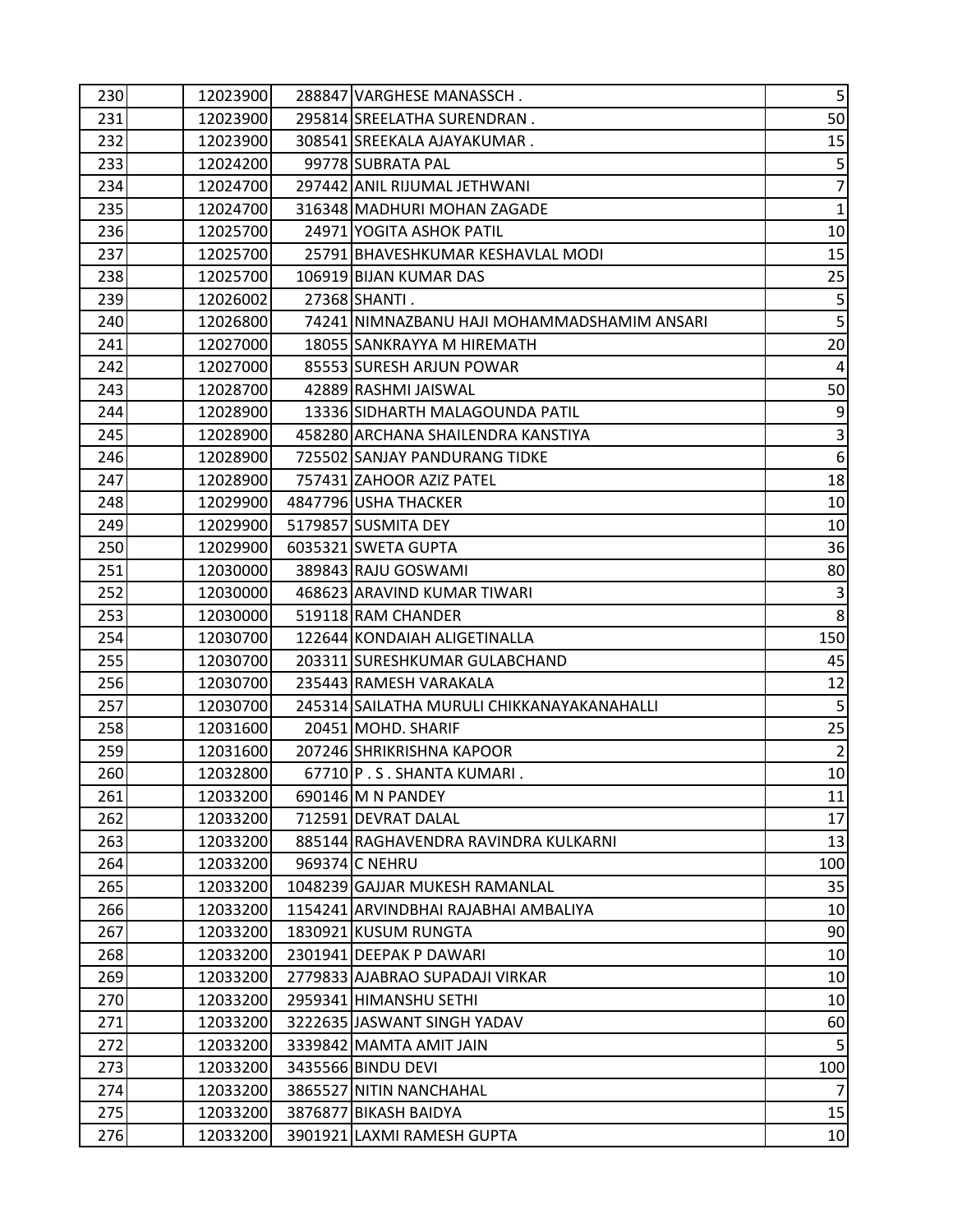| 277 | 12033200 | 4083764 P VIKRAM                    | $\vert$ 3               |
|-----|----------|-------------------------------------|-------------------------|
| 278 | 12033200 | 4161006 PARMAR JIGNESH CHANDULAL    | 22                      |
| 279 | 12033200 | 4259724 GAYATRI BANSAL              | $\overline{2}$          |
| 280 | 12033200 | 4370633 SUMITA DUBEY                | 20                      |
| 281 | 12033200 | 4419980 A S RAVISHANKAR             | $\overline{\mathbf{5}}$ |
| 282 | 12033200 | 4457484 BALBIR SINGH NEHRA          | 20                      |
| 283 | 12033200 | 4570124 AMITA PAWAR                 | 5 <sub>l</sub>          |
| 284 | 12033200 | 4752611 PARSOTAMBHAI N MATTHAR      | $\mathbf 1$             |
| 285 | 12033200 | 4893102 THOLATH ITTOOP LUCY         | 12                      |
| 286 | 12033200 | 4906281 R BALAMURUGAN               | $6 \overline{6}$        |
| 287 | 12033200 | 5506420 HARSHAL DILIP BORA          | 36                      |
| 288 | 12033200 | 5781414 A ANTHONY THIYAGARAJ        | 450                     |
| 289 | 12033200 | 6351961 RAMESH CHANDRA BALODIYA     |                         |
| 290 | 12033300 | 228186 ASHOK DEVJIBHAI SUBAD        | 16                      |
| 291 | 12033300 | 348858 MOTIBHAI NACHHABHAI PATEL    | 5 <sup>1</sup>          |
| 292 | 12033300 | 529471 AVINASH SHRIHARI PAMPATTIWAR | $\overline{7}$          |
| 293 | 12033400 | 13721 H S SOHAL                     | $\mathbf{1}$            |
| 294 | 12033500 | 525591 KIRTI VERMA                  | 20                      |
| 295 | 12033500 | 585723 ANSHU MUKHIJA.               | $\overline{5}$          |
| 296 | 12033500 | 1078377 GOLLA SARASWATHI.           | $\overline{5}$          |
| 297 | 12033500 | 1284760 RAMESH REDDY VUPPULA        | 35                      |
| 298 | 12034500 | 46694 MANISHA DANA                  | 15                      |
| 299 | 12034500 | 104424 SNEHASIS MONDAL              | 10                      |
| 300 | 12034500 | 353056 SUNIL KUMAR PASWAN.          | 5 <sup>1</sup>          |
| 301 | 12034500 | 503954 SHARMILA DAS                 | 58                      |
| 302 | 12034500 | 559993 PROSENJIT BHOWMICK           | 10 <sup>1</sup>         |
| 303 | 12034500 | 618269 AJAY SINGHAL                 | $\overline{3}$          |
| 304 | 12034600 | 187146 RAM PRAKASH SONI             | 10 <sup>1</sup>         |
| 305 | 12034600 | 253833 RAJESH KUMAR                 | 12                      |
| 306 | 12035000 | 700629 BIKRAM SARKAR                | $\overline{3}$          |
| 307 | 12035200 | 44151 NEKKANTI V MANOHARA RAO.      | $\overline{7}$          |
| 308 | 12036000 | 188919S R MAMATHA                   | 5 <sup>1</sup>          |
| 309 | 12036000 | 336521 SHYAMAL CHANDRA DEB          | 10                      |
| 310 | 12036000 | 1057901 DILIP KUMAR SURANA          | 12                      |
| 311 | 12036600 | 21006 VISHNU PRASAD GUPTA           | $6 \overline{6}$        |
| 312 | 12038400 | 60619 AKKATAI KESHAV WELHAL         | 65                      |
| 313 | 12038400 | 203089 RAM NATH SWAIN               | 40                      |
| 314 | 12038400 | 443605 POKALE KIRAN KISANRAO        | $\overline{2}$          |
| 315 | 12038400 | 533735 G SIVAKUMAR.                 | $\overline{4}$          |
| 316 | 12038400 | 695373 DOLLY JOY.                   | 70                      |
| 317 | 12038400 | 760518 SANTOSH KUMAR JASH           | $\overline{2}$          |
| 318 | 12038400 | 856451 ATINDRA DAS                  | 20                      |
| 319 | 12038400 | 962462 RABINDRA KUMAR ROUT          | 8 <sup>1</sup>          |
| 320 | 12038400 | 1023341 CHANDAN PAL                 | 50                      |
| 321 | 12038400 | 1029911 DOLON DEY                   | 1                       |
| 322 | 12038400 | 1117738 SHYAMA DEVI                 | 50                      |
| 323 | 12039100 | 34051 VANGAVETI VENU GOPALA RAO.    | 10                      |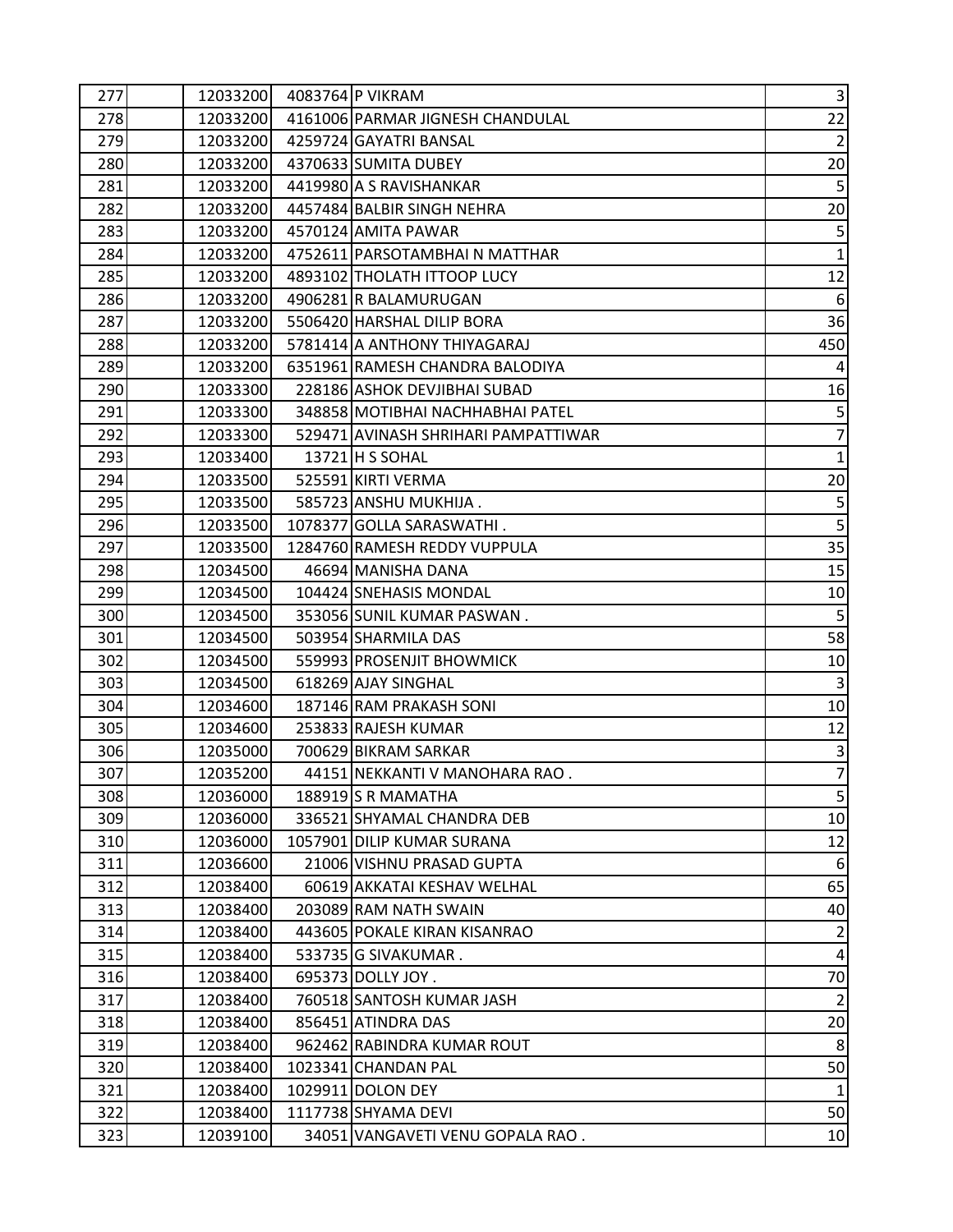| 324 | 12039100 | 42132 VENKATA SIVA BABU BELLAM.      | 10 <sub>l</sub>         |
|-----|----------|--------------------------------------|-------------------------|
| 325 | 12039800 | 108583 ARCHANA OMAR                  | 20                      |
| 326 | 12039900 | 7797 BABUBHAI DEVRAJBHAI MANGUKIYA   | 5 <sup>1</sup>          |
| 327 | 12043300 | 26277 MAMTA PAHADIYA                 | $\mathbf{1}$            |
| 328 | 12043300 | 92484 EKTA RAVINDRA NAWHAL           | 14                      |
| 329 | 12044500 | 104100 SANKAPPA NAGAPPA KARDIGUDD    | $\mathbf{1}$            |
| 330 | 12044500 | 105313 SIDDAPPA N PARUTI             | $\mathbf{1}$            |
| 331 | 12044500 | 148024 ULLAS HANUMANTHAPPA ILIGER    | $\mathbf{1}$            |
| 332 | 12044500 | 174730 ANNADANESH SANGAPPA GANIGER   | $\mathbf{1}$            |
| 333 | 12044500 | 180421 RAJIV HANAMANTAPPA BHAVI      | $\mathbf{1}$            |
| 334 | 12044500 | 197317 UMARFARUK ABDULGANI KALABURGI | $\overline{2}$          |
| 335 | 12044700 | 474843 MADHAVI KUMARI                | 254                     |
| 336 | 12044700 | 654632 SWAMINATHAN PK                | 11                      |
| 337 | 12044700 | 752321 SOMARAJAN E                   | $\vert$                 |
| 338 | 12044700 | 940702 ATULKUMAR JASHBHAI PATEL      | $6 \overline{6}$        |
| 339 | 12044700 | 1083201 SUNDAR LAL BADHANI           | 20 <sub>2</sub>         |
| 340 | 12044700 | 1638740 SOMABHAI KAMABHAI PATEL      | $\overline{3}$          |
| 341 | 12044700 | 1729650 MADHU BALA MEHRA             | $\overline{\mathbf{5}}$ |
| 342 | 12044700 | 1775106 DIVAKAR N S                  | 17                      |
| 343 | 12044700 | 1926201 MANOJKUMAR NARESHBHAI MODI   | 10                      |
| 344 | 12044700 | 2169113 DOBARIA KISHOR NATHABHAI     | $\overline{2}$          |
| 345 | 12044700 | 2227922 RAM KUMAR VERMA              | $\overline{3}$          |
| 346 | 12044700 | 2555387 SOURAV CHATTERJEE            | $\mathbf{1}$            |
| 347 | 12044700 | 2577808 LABHUBEN KESHUBHAI KALATHIYA | $\overline{5}$          |
| 348 | 12044700 | 2949117 ACHUTH REDDY GADDAM          | $\sqrt{6}$              |
| 349 | 12044700 | 3070915 ANEESH CHULLIYIL VASUDEVAN   | 42                      |
| 350 | 12044700 | 3142426 ARUN KUMAR SRIVASTAVA        | 33                      |
| 351 | 12044700 | 3761284 SUBHAS CHANDRA MAHATO        | 19                      |
| 352 | 12044700 | 3928909 SANDEEP KUMAR                | $\overline{7}$          |
| 353 | 12044700 | 3938136 JEYAKUMAR R M                | 16                      |
| 354 | 12044700 | 3977260 GOPALAKRISHNAMURTHY SANKA    | $\mathbf{1}$            |
| 355 | 12044700 | 4232129 NAWALKISHOR PRASAD SINGH     | 44                      |
| 356 | 12044700 | 4272130 NALLURI RAMU                 | 45                      |
| 357 | 12044700 | 4491421 MANOJ KUMAR HOTA             | $\mathbf{1}$            |
| 358 | 12044700 | 4518250 VIRAT GANDHI                 | 28                      |
| 359 | 12044700 | 4539224 MUTHUVEL M                   | $\overline{3}$          |
| 360 | 12044700 | 4721035 SUNITA GUPTA                 | 20                      |
| 361 | 12044700 | 4813407 RUPINDER KOUR                | 10                      |
| 362 | 12044700 | 5018141 NIKHILKUMAR DHIRAJLAL PATEL  | 27                      |
| 363 | 12044700 | 6007266 SATISH MALLAPPA CHITARE      | 155                     |
| 364 | 12044900 | 30151 BHAWNA.                        | 5                       |
| 365 | 12046300 | 735222 VIJAY KUMAR GARG              | 34                      |
| 366 | 12047200 | 121718 PAWAN R. TIWARI               | $\overline{7}$          |
| 367 | 12047600 | 105641 SUJATHA V                     | $\mathbf{1}$            |
| 368 | 12051800 | 46008 TOMS JOSEPH.                   | 15                      |
| 369 | 12051800 | 48102 MADONNA EVAN DSOUZA.           | 10                      |
| 370 | 12053200 | 21021 SIDDHARTHA CHOWDHURY           | 10 <sub>1</sub>         |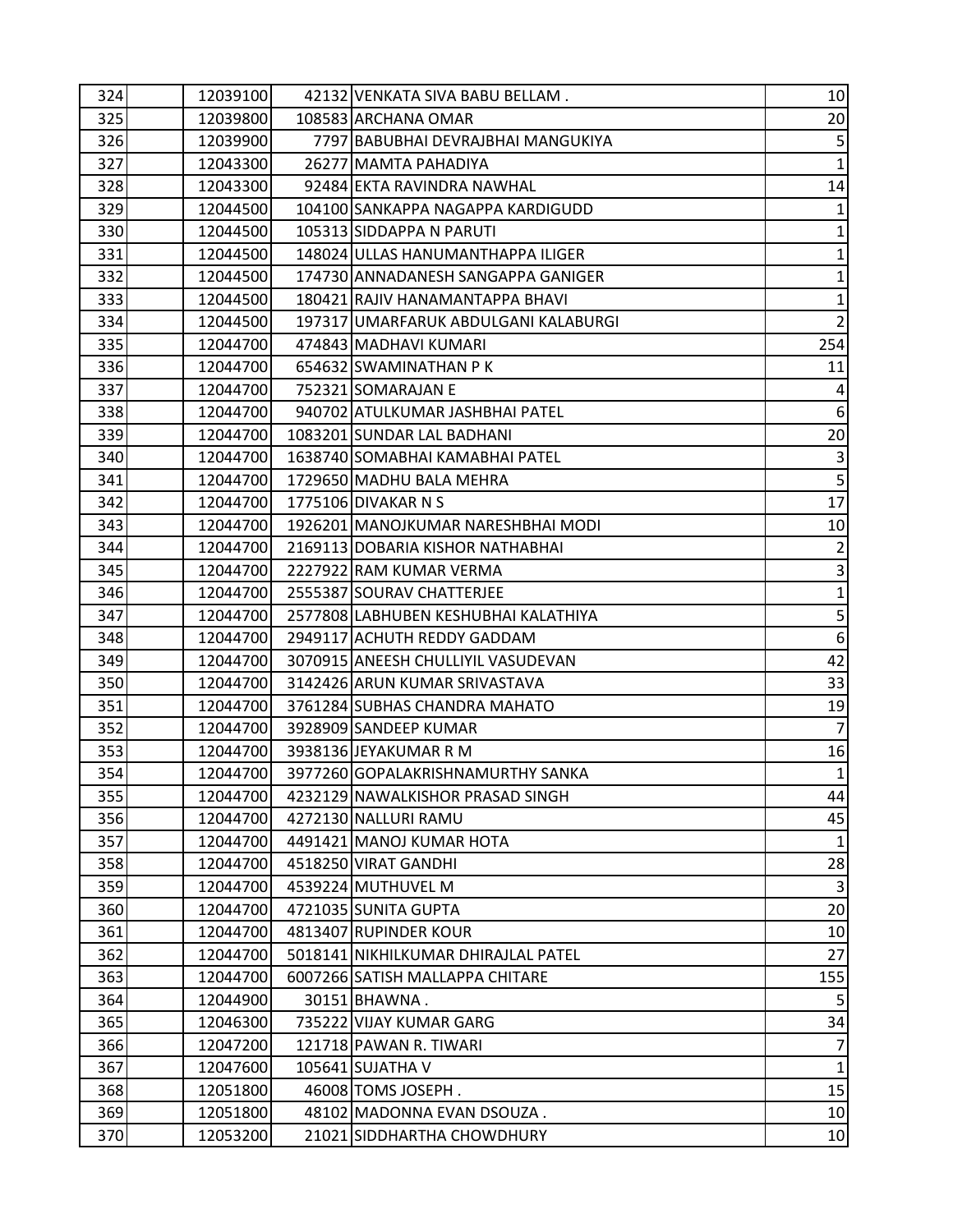| 371 | 12056700 |                 | 111689 SREELATHA SURENDRAN           | $\overline{9}$   |
|-----|----------|-----------------|--------------------------------------|------------------|
| 372 | 12056700 |                 | 429965 ALEYKUTTY.                    | $\overline{5}$   |
| 373 | 12057300 |                 | 42326 SHEELA M                       | $\overline{3}$   |
| 374 | 12057300 |                 | 51056 MURALEEDHARAN PILLAI           | 10 <sup>1</sup>  |
| 375 | 12059100 |                 | 67483 SANTOSH KUMAR JAISWAL          | $\overline{5}$   |
| 376 | 12060700 |                 | 11111 KIRAN SHUKLA                   | 20               |
| 377 | 12062900 |                 | 20683 PRADEEP KR                     | 25               |
| 378 | 12069600 |                 | 990 TARUN DEY                        | $\overline{4}$   |
| 379 | 13017400 |                 | 105259 N. RAMAR.                     | 5 <sup>1</sup>   |
| 380 | 13023400 |                 | 73588 KOMAL HOLANI                   | 30               |
| 381 | 13023400 |                 | 269292 NAVNITRAI GOVINDBHAI PATEL    | $\overline{3}$   |
| 382 | 13041400 |                 | 3050678 KANHAIYA LAL PAL             | 40               |
| 383 | 13041400 |                 | 4214241 EKTA RATHI                   | $9\,$            |
| 384 | 13041400 |                 | 4571280 PRAVINABEN MONABHAI PATEL    | 20               |
| 385 | 13041400 |                 | 6135038 SAINUDHEEN OZHUKKAPARAMBIL   | 89               |
| 386 | 13041400 |                 | 6259018 KISHANPRASAD HIRALAL DARAK   | 35               |
| 387 | 13041400 |                 | 6459725 AKHIL KUMAR JAIN             | 20               |
| 388 | 16010100 |                 | 143504 RADHA MANGAL                  | $6 \overline{6}$ |
| 389 | IN300118 |                 | 11157814 SURYA PRATAP SINGH          | 5 <sup>1</sup>   |
| 390 | IN300118 |                 | 11247942 MOHD SHAFI KOKA             | 10               |
| 391 | IN300126 |                 | 10038784 ASHOK GUPTA                 | 400              |
| 392 | IN300142 |                 | 10416947 KALPANA MANHARLAL JOSHI     | 5 <sup>1</sup>   |
| 393 | IN300175 | 10626848 MANINS |                                      | 10               |
| 394 | IN300183 |                 | 13412495 NADELLA ANURADHA            | 40               |
| 395 | IN300214 |                 | 11707311 RAJESH JAGUBHAI CHAUHAN     | 10               |
| 396 | IN300214 |                 | 11958632 AMIT KANCHAN                | $\overline{4}$   |
| 397 | IN300214 |                 | 12642673 MALLIKARJUNA REDDY C        | $\overline{5}$   |
| 398 | IN300214 |                 | 12712045 SAVITA JAIN                 | 90               |
| 399 | IN300214 |                 | 13835857 SRI RANGA NAYAKULU MUVVALA  | 30               |
| 400 | IN300214 |                 | 13882546 MUVVALA LAKSHMI KUMARI      | 205              |
| 401 | IN300214 |                 | 14469806 LACHHAMAN MOHANTY           | $1\overline{ }$  |
| 402 | IN300214 |                 | 14721752 RANGI LAL                   | 13               |
| 403 | IN300214 |                 | 14861754 VIJAYKUMAR CHANDANMAL VERMA | 20               |
| 404 | IN300214 |                 | 15716199 JAI PRATAP                  | 10               |
| 405 | IN300239 |                 | 10650953 JOJI SEBASTIAN              | 8                |
| 406 | IN300239 |                 | 11529622 SANDEEP H                   | 22               |
| 407 | IN300239 |                 | 11684978 DHANANJAY PUJAR             | 10               |
| 408 | IN300239 |                 | 12574047 BILKIS KHAKKHAR             | 50               |
| 409 | IN300239 |                 | 12731897 RANGANATHA BOLLAJE RAO      | 10               |
| 410 | IN300239 |                 | 12774927 VALSAMMA SUNIL              | $\mathbf{1}$     |
| 411 | IN300239 |                 | 13024152 VINAYA SREE G               | 49               |
| 412 | IN300239 |                 | 13050254 BIJAYA KUMAR ROUT           | 25               |
| 413 | IN300239 |                 | 13527100 K A JOSHY                   | $6 \overline{6}$ |
| 414 | IN300239 |                 | 13823672 VISHNU SURESH SHIRODKAR     | $\overline{4}$   |
| 415 | IN300263 |                 | 10102816 PRASANTA KUMAR GURIA        | 20 <sub>2</sub>  |
| 416 | IN300327 |                 | 10014652 PRADIP KUMAR SENGUPTA       | $\overline{2}$   |
| 417 | IN300343 |                 | 20027171 PATEL MAHENDRA JEKISHANDAS  | 10 <sub>1</sub>  |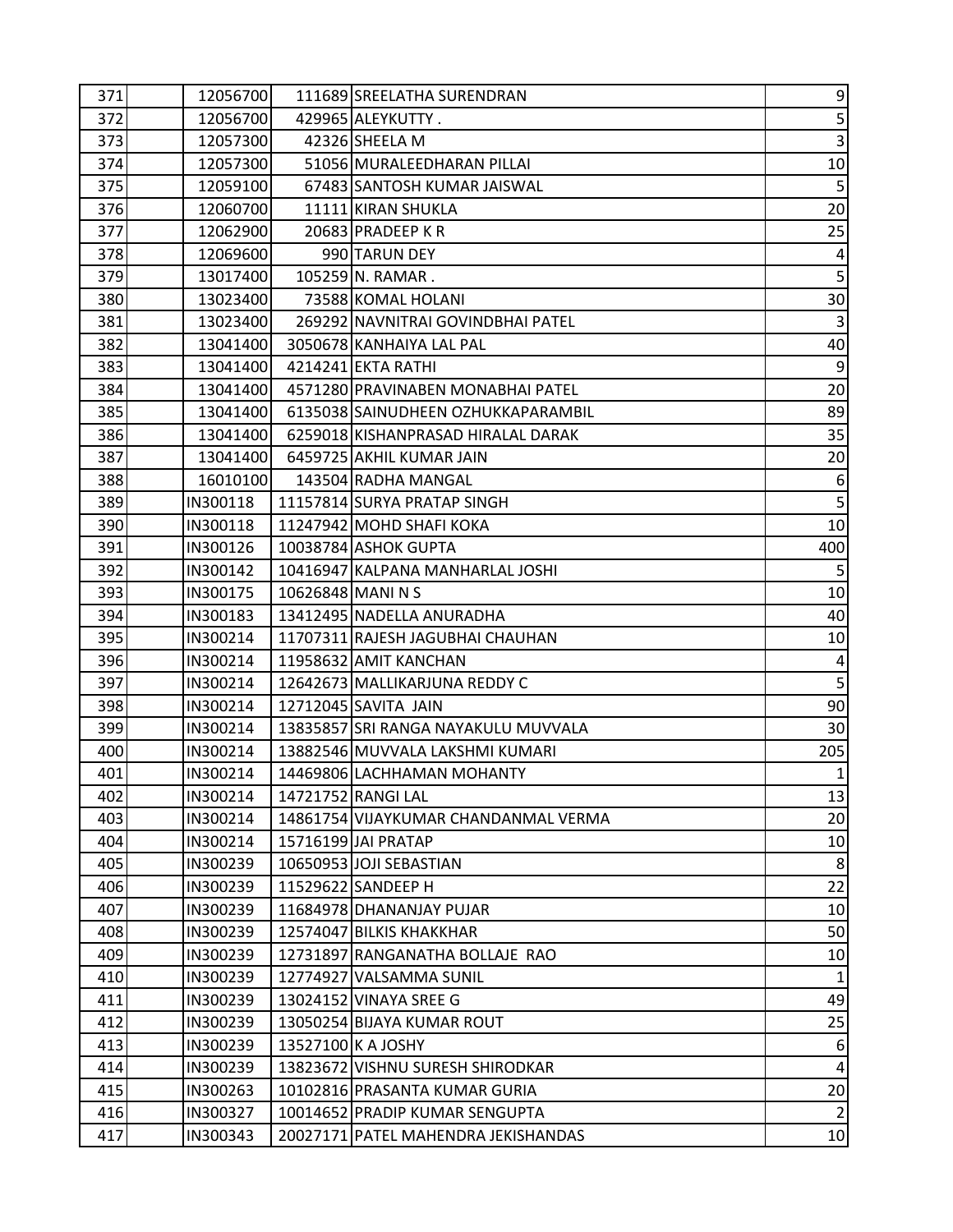| 418 | IN300378 | 10253404 K JUNAITHABEGAM                  | $\vert 4 \vert$  |
|-----|----------|-------------------------------------------|------------------|
| 419 | IN300378 | 10311755 SANGEETH KUMAR B                 | $\overline{2}$   |
| 420 | IN300394 | 10172502 JAI PRAKASH CHOUBEY              | 200              |
| 421 | IN300394 | 16572105 NIHAR RANJAN PARIDA              |                  |
| 422 | IN300394 | 16578013 KATHIRAVAN J                     | 10               |
| 423 | IN300394 | 16719642 ANITA MAJI                       | 4                |
| 424 | IN300394 | 16725899 SHALINI AGARWAL                  | 30               |
| 425 | IN300394 | 16926199 VINAYA R RAO                     | 50               |
| 426 | IN300394 | 17090296 SHEEBA PAREEDU                   | $\overline{2}$   |
| 427 | IN300425 | 10139936 PATEL RAKESHCHANDRA DAHYABHAI    | $\overline{9}$   |
| 428 | IN300450 | 11772320 AMIR ABDULHUSEN NALAWALA         | 75               |
| 429 | IN300450 | 13669243 DEEPAK VISHWAKARMA               | 1                |
| 430 | IN300450 | 13941009 JITENDRA MAHESHWARI              | 100              |
| 431 | IN300450 | 14016268 SHEELA GOND                      | $\overline{4}$   |
| 432 | IN300450 | 80501273 NAIKANAWARE CHITRA HANUMANT      | 10               |
| 433 | IN300476 | 40574512 SUBRAMANIAN P V                  | 20               |
| 434 | IN300476 | 41219062 MONIR UDDIN MULLICK              | 5 <sub>l</sub>   |
| 435 | IN300476 | 42289135 NIKHIL AVINASH KULKARNI          | 20               |
| 436 | IN300476 | 43541079 SUMACHANDRA RAMCHANDRA PARLATAYA | 1                |
| 437 | IN300513 | 11776446 BHAGWAN PRASAD GUPTA             | 10               |
| 438 | IN300513 | 12264222 NARAYANA RAO A                   | 60               |
| 439 | IN300513 | 13611660 K T NAGENDRA RAJ                 | $\overline{7}$   |
| 440 | IN300513 | 14522102 PRAVINKUMAR RANGNATHRAO KULTHE   | $\mathbf{1}$     |
| 441 | IN300513 | 14610152 RAJSHREE NAGRAJ SHAH             | $\overline{3}$   |
| 442 | IN300513 | 14856083 PRITI SABOO                      | $6 \overline{6}$ |
| 443 | IN300513 | 16061698 AKHILESH SRIVASTAVA              | $\overline{9}$   |
| 444 | IN300513 | 16608129 SURESH NANDKISHOR PATEL          | 17               |
| 445 | IN300513 | 16681688 PRAVIN KADOO                     | 2                |
| 446 | IN300513 | 16768212 JITENDRA R SOLANKI               | 66               |
| 447 | IN300513 | 16935327 SAYED NAVED FAROOQUE             | 10               |
| 448 | IN300513 | 17151987 SAMBHAJI HAJARE                  | 13               |
| 449 | IN300513 | 17300182 ANIL KUMAR                       | 71               |
| 450 | IN300513 | 17453189 IRFAN C SABJIFAROZ               | 20               |
| 451 | IN300513 | 17453998 IRFAN SALIMBHAI DALAL            | 50               |
| 452 | IN300513 | 17711320 MESHRAM CHANDRAPAL               | $\overline{3}$   |
| 453 | IN300513 | 18205112 PARTHA DAS                       | 10               |
| 454 | IN300513 | 18303013 AJAY SANGAL                      | 40               |
| 455 | IN300513 | 18563599 SARITA DEVI SETHIA               | 5 <sub>5</sub>   |
| 456 | IN300513 | 19308659 SRIMANNARAYANA BODAVULA          | 10 <sup>1</sup>  |
| 457 | IN300513 | 19767105 JATIN DINESH JOSHI               | $\overline{7}$   |
| 458 | IN300513 | 19935158 MANISH JAIN                      | 108              |
| 459 | IN300597 | 10089752 LAKSHMINARAYANAN S               | 25               |
| 460 | IN300888 | 13770290 SANJEEV MEHRA                    | 250              |
| 461 | IN300888 | 14252810 SNEH MISRA                       | 10               |
| 462 | IN300896 | 10361072 BENNY MATHEW                     | 17               |
| 463 | IN300940 | 10314353 KULVINDER KAUR                   | $\overline{5}$   |
| 464 | IN300974 | 10724331 KESHWANI MEHUL POPATLAL          | 5 <sup>1</sup>   |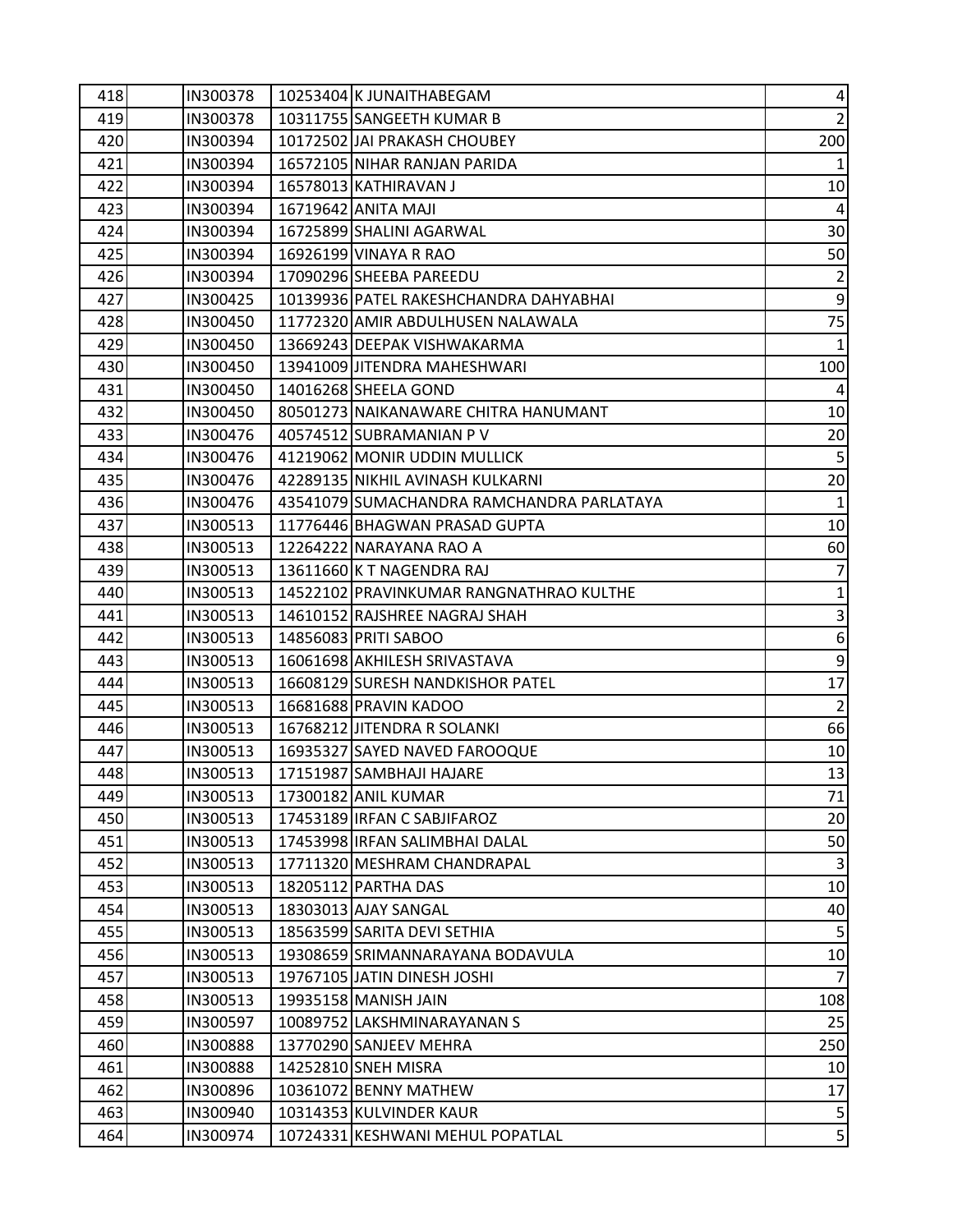| 465 | IN300974 | 11513643 HITESHKUMAR P JOGI             | 20               |
|-----|----------|-----------------------------------------|------------------|
| 466 | IN300974 | 11570076 MALANI BHARATKUMAR K           | 10               |
| 467 | IN300974 | 11672735 AMTHIBEN J RAYKA               | 70               |
| 468 | IN301055 | 10506695 MANISH KUMAR JAIN              | $\boldsymbol{8}$ |
| 469 | IN301055 | 10629623 PANKAJ SHARMA                  | $\overline{5}$   |
| 470 | IN301080 | 22280395 KANTILAL P MEHTA               | 35               |
| 471 | IN301127 | 15143911 SMITA A SHETH                  | $\overline{5}$   |
| 472 | IN301127 | 16621515 GIRDHARI LAL AGRAWAL           | 50               |
| 473 | IN301135 | 26411047 DINESH KUMAR BEKAL             | 20               |
| 474 | IN301151 | 21002555 SETCO CHEMICALS (1) PVT LTD    | 10               |
| 475 | IN301151 | 22076881 KASHI PRASAD JAISWAL           | 56               |
| 476 | IN301233 | 10305282 PATEL SHAILESH                 | 10               |
| 477 | IN301330 | 17494664 NAIR VINOD PANKAJAKSHAN        | 150              |
| 478 | IN301330 | 18738631 SHREE NARAN PANDEY             | 5                |
| 479 | IN301330 | 18780203 CHANDRAKANT MAHAJAN            | 35               |
| 480 | IN301330 | 18786807 CHANDRA PRAKASH DWIVEDI        | 30               |
| 481 | IN301330 | 18939550 ANJITA JOSHI                   | 10               |
| 482 | IN301330 | 19388391 RAJMAL P JAIN                  | 10               |
| 483 | IN301330 | 19446348 ANITA RASTOGI                  | 20               |
| 484 | IN301330 | 20307637 PRAMOD DATTATRAY KULKARNI      | $5\overline{)}$  |
| 485 | IN301330 | 20513268 PANKAJ CHANDRAKANT VAIJWADE    | 17               |
| 486 | IN301330 | 20932245 RAGHUNATH RAMCHANDRA PAHUNE    | 15               |
| 487 | IN301485 | 10705879 BHAVANA JATINBHAI PATEL        | 10               |
| 488 | IN301549 | 17590882 MAHENDRA DHANJIBHAI KHAGRAM    | 33               |
| 489 | IN301549 | 18588397 INDRAJIT SAHA                  | $\mathbf{1}$     |
| 490 | IN301557 | 20058181 NAFEES HAIDER NAQVI            | 10               |
| 491 | IN301557 | 20073859 ARCHANA BAJPAI                 | 200              |
| 492 | IN301557 | 20941568 ASHISH BAJAJ                   | $\overline{7}$   |
| 493 | IN301557 | 21172178 YAGYA NARAYAN PANDEY           | 115              |
| 494 | IN301557 | 21952219 EMRAN AHMED                    | 13               |
| 495 | IN301637 | 40235586 VELUMANI .S                    | 10 <sup>1</sup>  |
| 496 | IN301637 | 40540738 VIJAYAN C                      | $6\vert$         |
| 497 | IN301637 | 40667952 SUDHA PRIYA S                  | $\mathbf{1}$     |
| 498 | IN301637 | 40718467 SAMEER MOHAMED                 | $\mathbf{1}$     |
| 499 | IN301637 | 40905946 UNNIKRISHNAN THERAYIL          | $\overline{2}$   |
| 500 | IN301637 | 41133828 RADHAKRISHNA N P               | 12               |
| 501 | IN301645 | 10438806 SHEKH MURTUJABHAI A            | $\overline{2}$   |
| 502 | IN301653 | 10051873 PRADEEP KUMAR RASTOGI          | $\overline{2}$   |
| 503 | IN301653 | 10252628 KRISHNA SINGH                  | $\overline{5}$   |
| 504 | IN301653 | 10255952 FULVADAN SHARMA                | 20               |
| 505 | IN301696 | 10784480 SRINIVASA MURTHY.V             | 5 <sub>l</sub>   |
| 506 | IN301696 | 10899627 CHAUDHARY JAGDISH.M            |                  |
| 507 | IN301696 | 11523232 VENKATA RAMANA MURTHY KANKATLA | 10               |
| 508 | IN301696 | 11547387 LAWRENCE FURTADO               | 10               |
| 509 | IN301696 | 11578512 ANIL CHARPE                    | $\overline{2}$   |
| 510 | IN301696 | 11631569 VISHAL SHARAD WANKHADE         | $\overline{2}$   |
| 511 | IN301696 | 11798053 OBINENI MURALIKRISHNA          | 560              |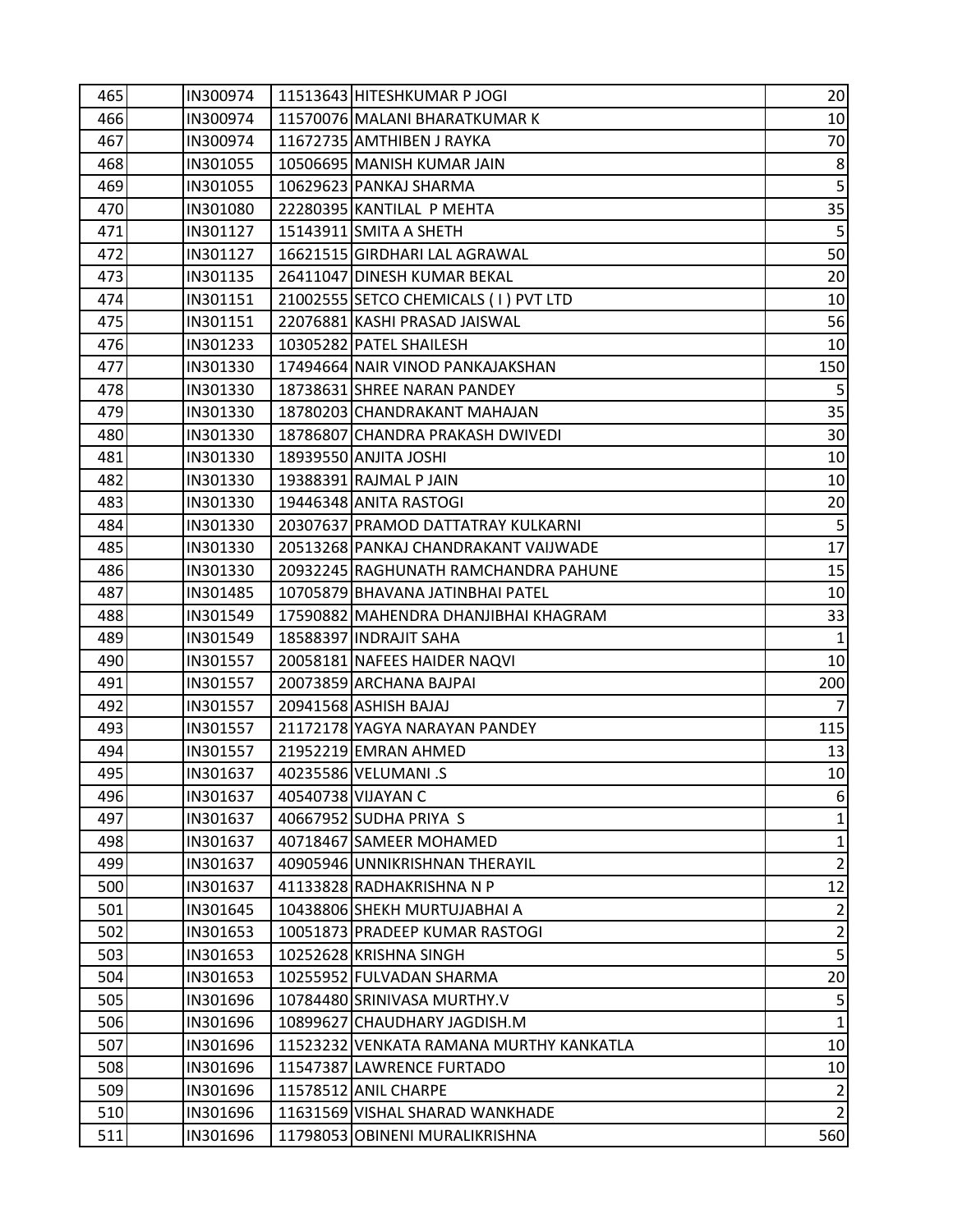| 512 | IN301696 |                  | 11831158 MANOJ HAROD                             | $6 \mid$                |
|-----|----------|------------------|--------------------------------------------------|-------------------------|
| 513 | IN301696 |                  | 11929656 RAHUL ASHOKRAO DILLERAO                 | 10 <sup>1</sup>         |
| 514 | IN301696 |                  | 12227579 AFSAR JAHAN                             | 127                     |
| 515 | IN301696 |                  | 12356554   ILAYARAJA                             |                         |
| 516 | IN301740 |                  | 10313729 SADHANA SARKAR                          | 50                      |
| 517 | IN301774 |                  | 10762578 JAYESH GAUTAMCHANDJI SURANA             | 10                      |
| 518 | IN301774 |                  | 11402895 KANCHAN SAPEHIA                         | $9$                     |
| 519 | IN301774 |                  | 11631592 VETTUKAD SIVADAS SHEEJU MON             | $\overline{5}$          |
| 520 | IN301774 |                  | 11826802 VAIBHAV JAIN                            | $\overline{\mathbf{5}}$ |
| 521 | IN301774 |                  | 12017546 MANOHARAN RAJESH KUMAR                  | 13                      |
| 522 | IN301774 |                  | 12153797 KOMAL SONI                              | 10                      |
| 523 | IN301774 |                  | 12424677 GANESAN SURULIVEL                       | $\bf 8$                 |
| 524 | IN301774 |                  | 13257191 MANISH MADHUKAR CHAVAN                  | $\mathbf{5}$            |
| 525 | IN301774 |                  | 13665206 NITESH GARG                             | $\overline{9}$          |
| 526 | IN301774 |                  | 14373735 RADHA GAYATRI KESARI                    | 35                      |
| 527 | IN301774 |                  | 14451611 PRAKASH NARAIN AGNIHOTRI                | 15                      |
| 528 | IN301774 |                  | 14636092 RAUF MIYA                               | 10                      |
| 529 | IN301774 |                  | 14702919 RAMESH KANDIKONDA                       | $\overline{2}$          |
| 530 | IN301774 |                  | 14854044 KALPANABEN MANISHKUMAR DESAI            | 10                      |
| 531 | IN301774 |                  | 14904959 PANDHARINATH MAHADEVRAO WAGHMARE        | $6 \mid$                |
| 532 | IN301774 |                  | 14974255 S LEKHARANI                             | 10 <sup>1</sup>         |
| 533 | IN301774 |                  | 15064915 BALASAHEB VISHVASRAO PATIL              | $\overline{4}$          |
| 534 | IN301774 |                  | 15091256 MANGAL SURENDRAKUMAR DALVI              | $\overline{4}$          |
| 535 | IN301774 |                  | 15096323 AJAY KUMAR                              | $9$                     |
| 536 | IN301774 |                  | 15120080 SIKANDAR DASTAGIR NADAF                 | $\bf 8$                 |
| 537 | IN301774 |                  | 15214196 LAVESH KANSARA                          | $\overline{2}$          |
| 538 | IN301774 |                  | 15273840 PRAFULLA DILIP BHANDARI                 | 20                      |
| 539 | IN301774 |                  | 15308599 ANIL KUMAR JOSHI                        | 15                      |
| 540 | IN301774 |                  | 15552150 MANJU GUPTA                             | $6 \overline{6}$        |
| 541 | IN301774 |                  | 15984964 CHETHANA J                              | 17                      |
| 542 | IN301774 |                  | 15996533 SUMAN BAPU GHOLWE                       | 19                      |
| 543 | IN301774 |                  | 16116388 NAUSHAD ALAM                            | 22                      |
| 544 | IN301774 |                  | 16224421 S BASAVARAJ PATIL                       | $\overline{4}$          |
| 545 | IN301774 |                  | 17503468 SHASHANK KUMAR                          | $\overline{3}$          |
| 546 | IN301811 |                  | 10163634 DEVIDAS ZIBAL PARATE                    | 20                      |
| 547 | IN301811 |                  | 10167348 T. A. SRIDHAR                           | 2                       |
| 548 | IN301895 |                  | 10105738 K R S PRASAD                            | $\mathbf{5}$            |
| 549 | IN301895 | 10188010 M LEELA |                                                  | $\overline{5}$          |
| 550 | IN301895 |                  | 10626063 KULUR SRINIVASA RAGUNATH                | $\overline{5}$          |
| 551 | IN301895 |                  | 10823377 MANGALAGOWRY                            | $\overline{\mathbf{5}}$ |
| 552 | IN301895 |                  | 10849143 RESHMI RAMU                             | 35                      |
| 553 | IN301895 |                  | 10911844 PHILIPOSE MATHEW                        | 50                      |
| 554 | IN301895 |                  | 10948627 ABDUL RASHEED C P                       | 17                      |
| 555 | IN301895 |                  | 10994004 SHIBU THOMAS                            | $\bf 8$                 |
| 556 | IN301895 |                  | 11026262 FATHIMA BEEVI MOHAMMED MUSTHAFA RAWTHER | $\overline{2}$          |
| 557 | IN301895 |                  | 11060794 JONSIE SANJAY                           | 13                      |
| 558 | IN301895 |                  | 11064140 BHAURAO GANPAT PATIL                    | 1                       |